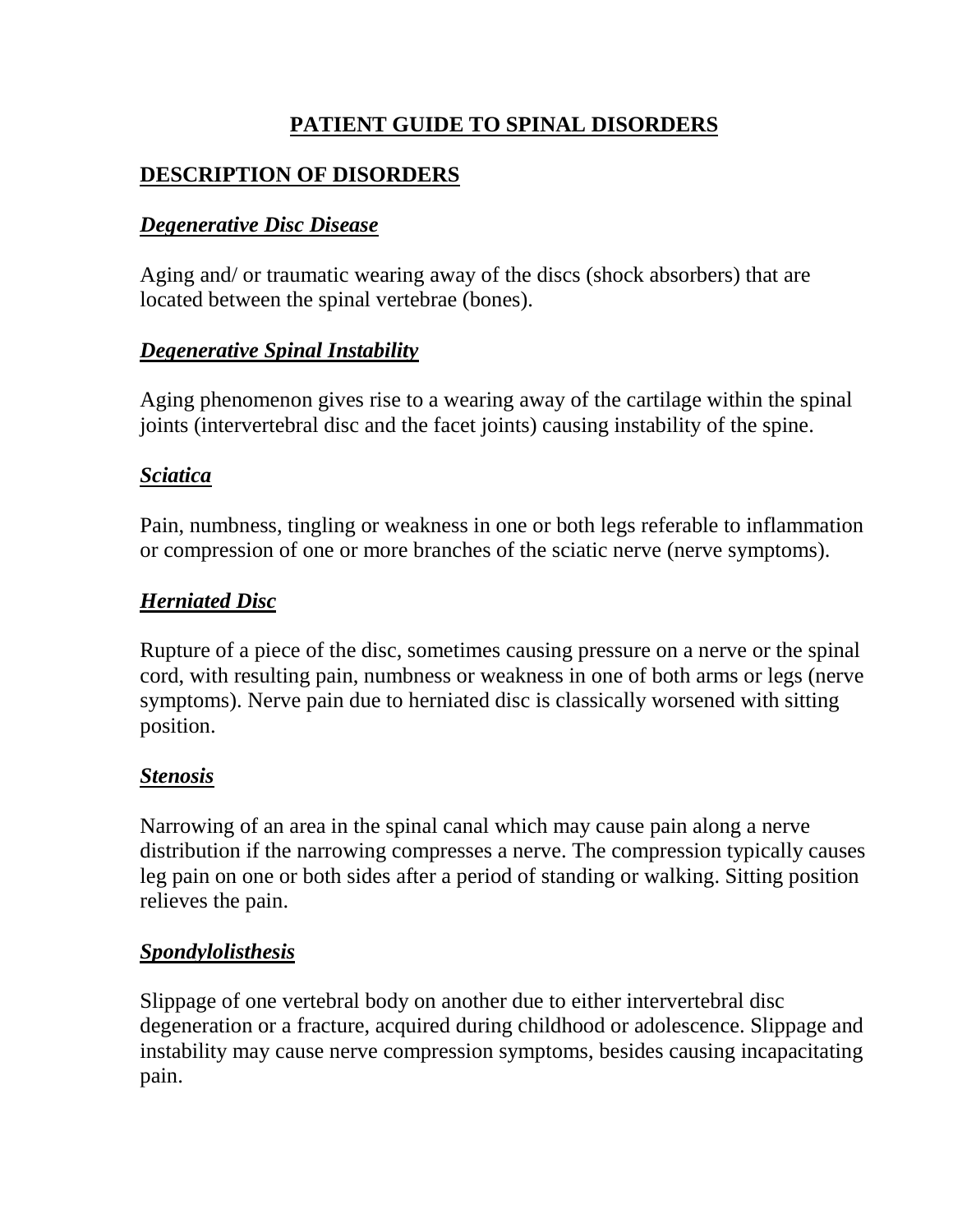## *Scoliosis*

Curvature of the spine usually due to congenital, unknown or degenerative causes. The commonest cause is adolescent idiopathic thoracic scoliosis, a condition seen mostly in adolescent girls.

### *Osteoporosis*

Loss of calcium from spinal bones. Most commonly occurring in older women after menopause. It is a silent condition until the weakened bone is fractured.

### *Fractures/ Dislocations*

Spinal bones typically fracture due to trauma (commonest cause is road traffic accident) and falls, although they may occur in osteoporosis patients with minimal if any trauma. On the other hand, spinal dislocations almost always due to high energy trauma.

#### *Tumors*

Tumors may be benign or malignant. Although they may arise primarily from the spinal vertebrae themselves, these bones are frequently the site of secondary deposition of malignant tumors arising from other organs (metastasis lesions). Spinal tumours classically produce night pain, general malaise and occasionally paraparesis.

## *Infections*

The spinal bones and discs may become infected, usually from bacteria traveling in the blood or urine. It commonly occurs in the very old or the very young, though nowadays in those who are otherwise immunocompromised.

### **POSSIBLE TREATMENT OPTIONS**

### *Treatment*

Degenerative disc disease, spinal instability, sciatica, herniated disc, stenosis and spondylolisthesis are usually treated initially with pain medication, physical therapy and spinal steroid injections. When these treatment fail, surgery, in the form of nerve decompression with or without spinal fusion, may be indicated.